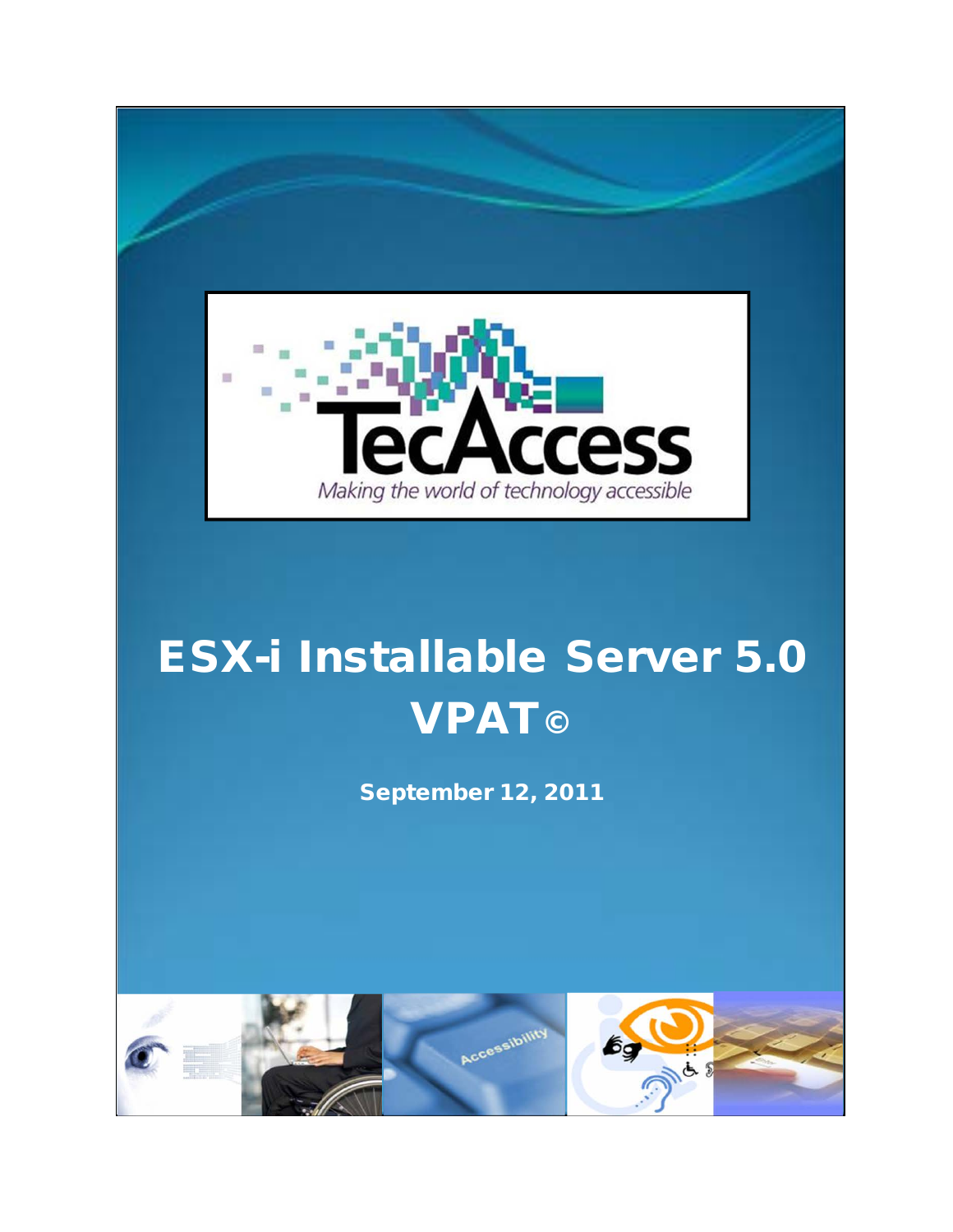

# **VPAT©**

Since the VPAT must be comprehensive, all Section 508 issues on all pages must be corrected to sustain compliance.

| <b>Summary of Voluntary Product Accessibility Template</b> |                            |                                     |  |
|------------------------------------------------------------|----------------------------|-------------------------------------|--|
| <b>Criteria</b>                                            | <b>Supporting Features</b> | <b>Remarks &amp; Explanations</b>   |  |
| Section 1194.21 Software                                   | <b>Supports with</b>       | Please refer to the 1194.21 section |  |
| Applications and Operating                                 | <b>Exceptions</b>          | for details.                        |  |
| Systems                                                    |                            |                                     |  |
| Section 1194.22 Web-based                                  | <b>Supports with</b>       | Please refer to the 1194.22 section |  |
| Internet Information and                                   | <b>Exceptions</b>          | for details.                        |  |
| Applications                                               |                            |                                     |  |
|                                                            |                            | The Web-based GUI allows limited    |  |
|                                                            |                            | access to ESX-i Installable 5.0.    |  |
| Section 1194.23                                            | Not Applicable             |                                     |  |
| <b>Telecommunications Products</b>                         |                            |                                     |  |
| Section 1194.24 Video and                                  | Not Applicable             |                                     |  |
| Multimedia Products                                        |                            |                                     |  |
| Section 1194.25 Self-                                      | Not Applicable             |                                     |  |
| contained, Closed Products                                 |                            |                                     |  |
| Section 1194.26 Desktop and                                | Not Applicable             |                                     |  |
| <b>Portable Computers</b>                                  |                            |                                     |  |
| Section 1194.31 Functional                                 | <b>Supports with</b>       | Please refer to the 1194.31 section |  |
| Performance Criteria                                       | <b>Exceptions</b>          | for details.                        |  |
| Section 1194.41 Information,                               | <b>Supports</b>            | Please refer to the 1194.41 section |  |
| Documentation and Support                                  |                            | for details.                        |  |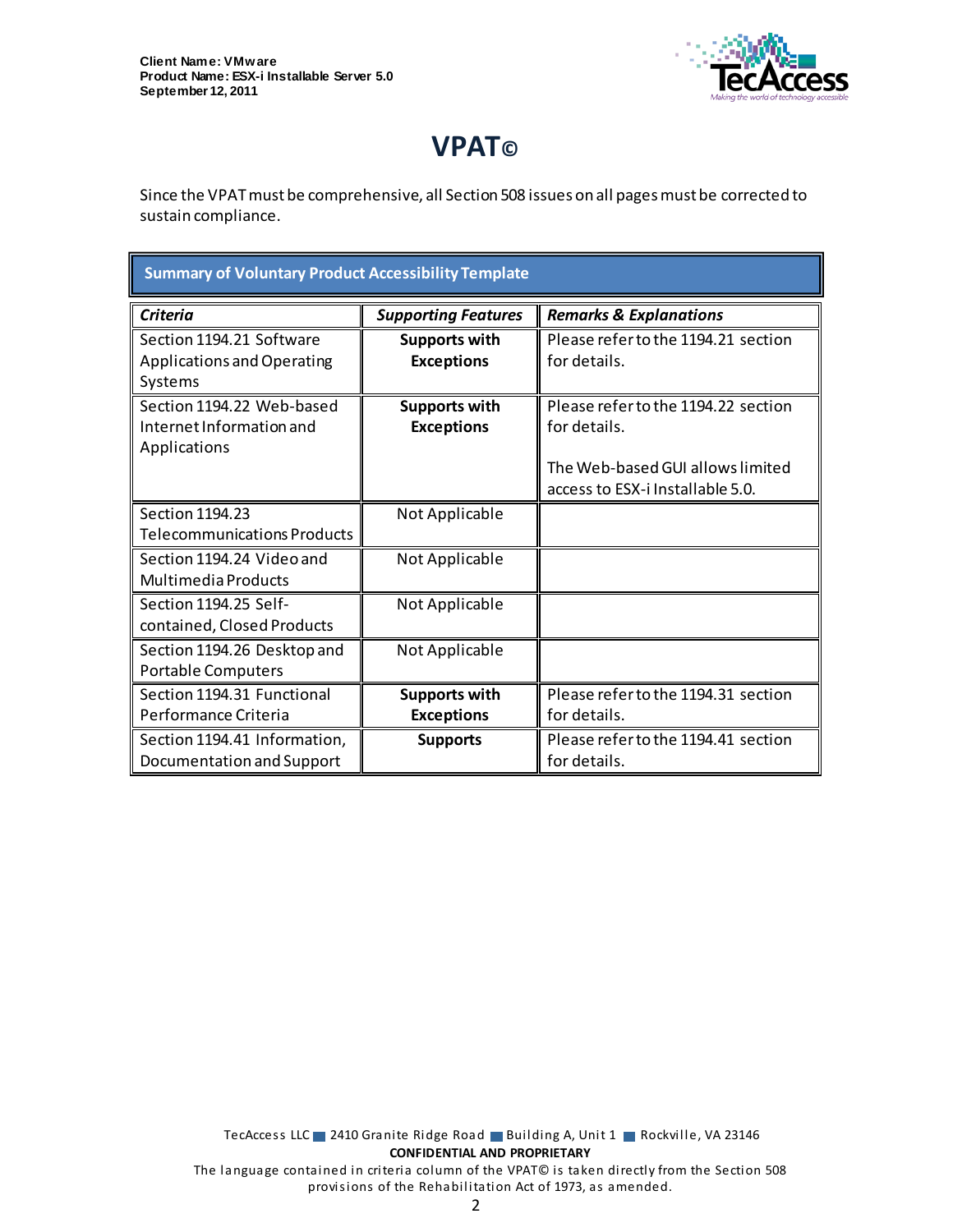

# **Table 1: Supporting Features (Second Column on VPAT) Supporting Features (Second Column on VPAT)**

| Supports                                                            | Use this language when you determine the product<br>fully meets the letter and intent of the Criteria.                                                                                                                                                                                                                                              |
|---------------------------------------------------------------------|-----------------------------------------------------------------------------------------------------------------------------------------------------------------------------------------------------------------------------------------------------------------------------------------------------------------------------------------------------|
| Supports with Exceptions                                            | Use this language when you determine the product<br>does not fully meet the letter and intent of the<br>Criteria, but provides some level of access relative to<br>the Criteria.                                                                                                                                                                    |
| Supports through Equivalent<br>Facilitation                         | Use this language when you have identified an<br>alternate way to meet the intent of the Criteria or<br>when the product does not fully meet the intent of<br>the Criteria.                                                                                                                                                                         |
| Supports when Combined with<br>Compatible AT                        | Use this language when you determine the product<br>fully meets the letter and intent of the Criteria when<br>used in combination with Compatible Assistive<br>Technology ("AT"). For example, many software<br>programs can provide speech output when combined<br>with a compatible screen reader (commonly used AT<br>for people who are blind). |
| Does Not Support                                                    | Use this language when you determine the product<br>does not meet the letter or intent of the Criteria.                                                                                                                                                                                                                                             |
| Not Applicable                                                      | Use this language when you determine the Criteria<br>does not apply to the specific product.                                                                                                                                                                                                                                                        |
| Not Applicable - Fundamental<br><b>Alteration Exception Applies</b> | language when you determine a<br>Use this<br>Fundamental Alteration of the product would be<br>required to meet the Criteria (see the access board's<br>standards for the definition of "fundamental<br>alteration").                                                                                                                               |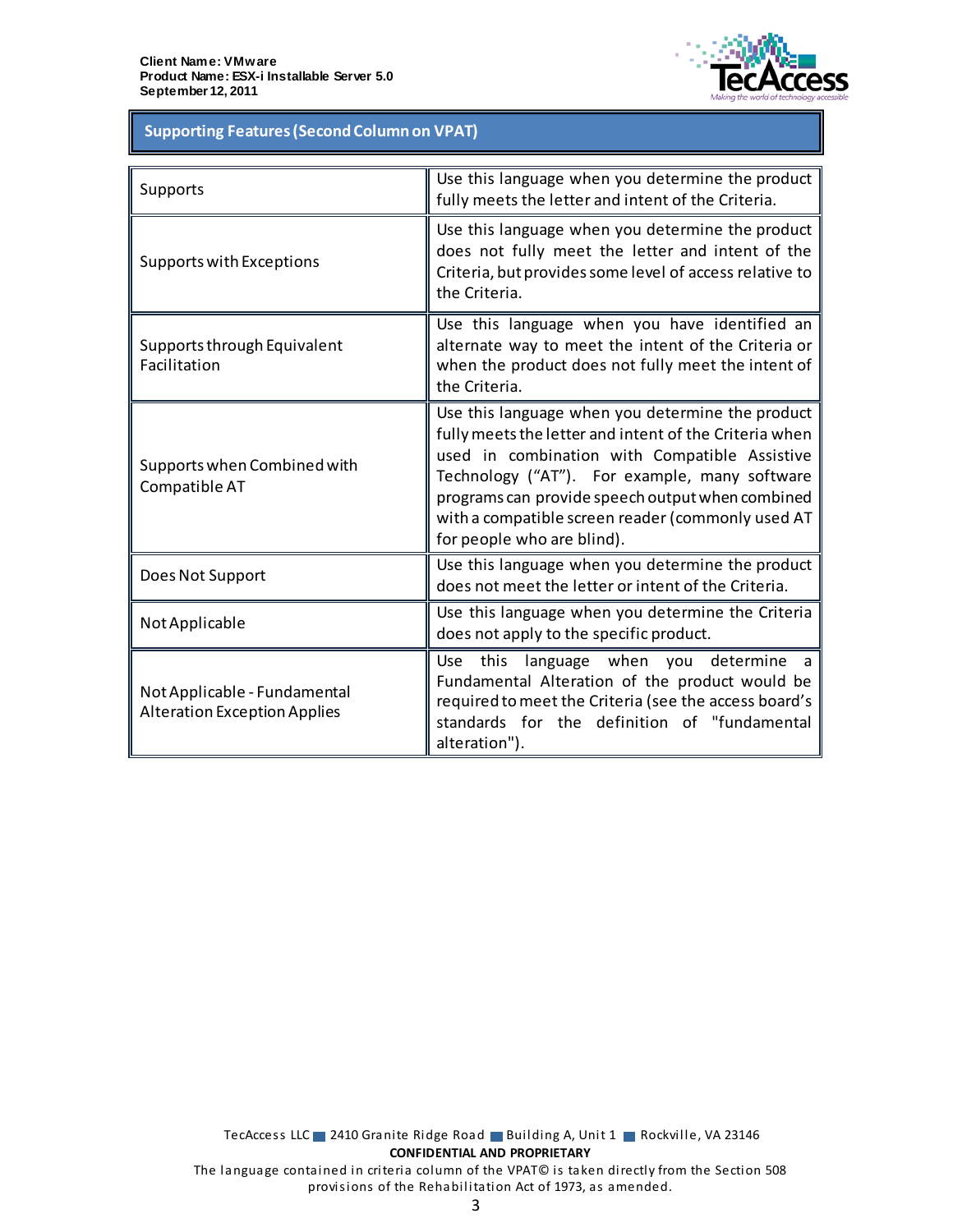

## **1194.21 Software Applications and Operating Systems 1194.21 Software Applications and Operating Systems**

| <b>Criteria</b>                                                                                                                                                                                                                                                                                                                                                                                                                                                                                                                                                                                   | <b>Supporting</b><br><b>Features</b> | <b>Remarks &amp; Explanations</b>                                                                                                                                                                                                                                                                                                                                                                                                                                                          |
|---------------------------------------------------------------------------------------------------------------------------------------------------------------------------------------------------------------------------------------------------------------------------------------------------------------------------------------------------------------------------------------------------------------------------------------------------------------------------------------------------------------------------------------------------------------------------------------------------|--------------------------------------|--------------------------------------------------------------------------------------------------------------------------------------------------------------------------------------------------------------------------------------------------------------------------------------------------------------------------------------------------------------------------------------------------------------------------------------------------------------------------------------------|
| (a) When software is designed to run<br>on a system that has a keyboard,<br>product functions shall be executable<br>from a keyboard where the function<br>itself or the result of performing a<br>function can be discerned textually.                                                                                                                                                                                                                                                                                                                                                           | Supports<br>with<br>Exceptions       | The Windows-based GUI accessed<br>through the VMware vSphere client,<br>does not allow keyboard access to all<br>screens and all functions.<br>For example, the Windows-based GUI<br>accessed through the VMware<br>vSphere client 5.0 does allow the user<br>to move the focus from one tab to<br>another in the Inventory; however,<br>even though the focus moves from<br>tab to tab, there is no way to access<br>the content of the of tab from either<br>the spacebar or Enter keys. |
| (b) Applications shall not disrupt or<br>disable activated features of other<br>products that are identified as<br>accessibility features, where those<br>features are developed and<br>documented according to industry<br>standards. Applications also shall not<br>disrupt or disable activated features of<br>any operating system that are<br>identified as accessibility features<br>where the application programming<br>interface for those accessibility features<br>has been documented by the<br>manufacturer of the operating system<br>and is available to the product<br>developer. | Supports<br>with<br>Exceptions       | The Windows-based GUI accessed<br>through the VMware vSphere client<br>5.0 does honor or extend some<br>Windows high contrast settings, but<br>does not allow large font settings.<br>This is true on all screens accessed<br>through the Windows-based client.<br>The Web-based client does not allow<br>increased text within the text<br>displayed from the server.                                                                                                                     |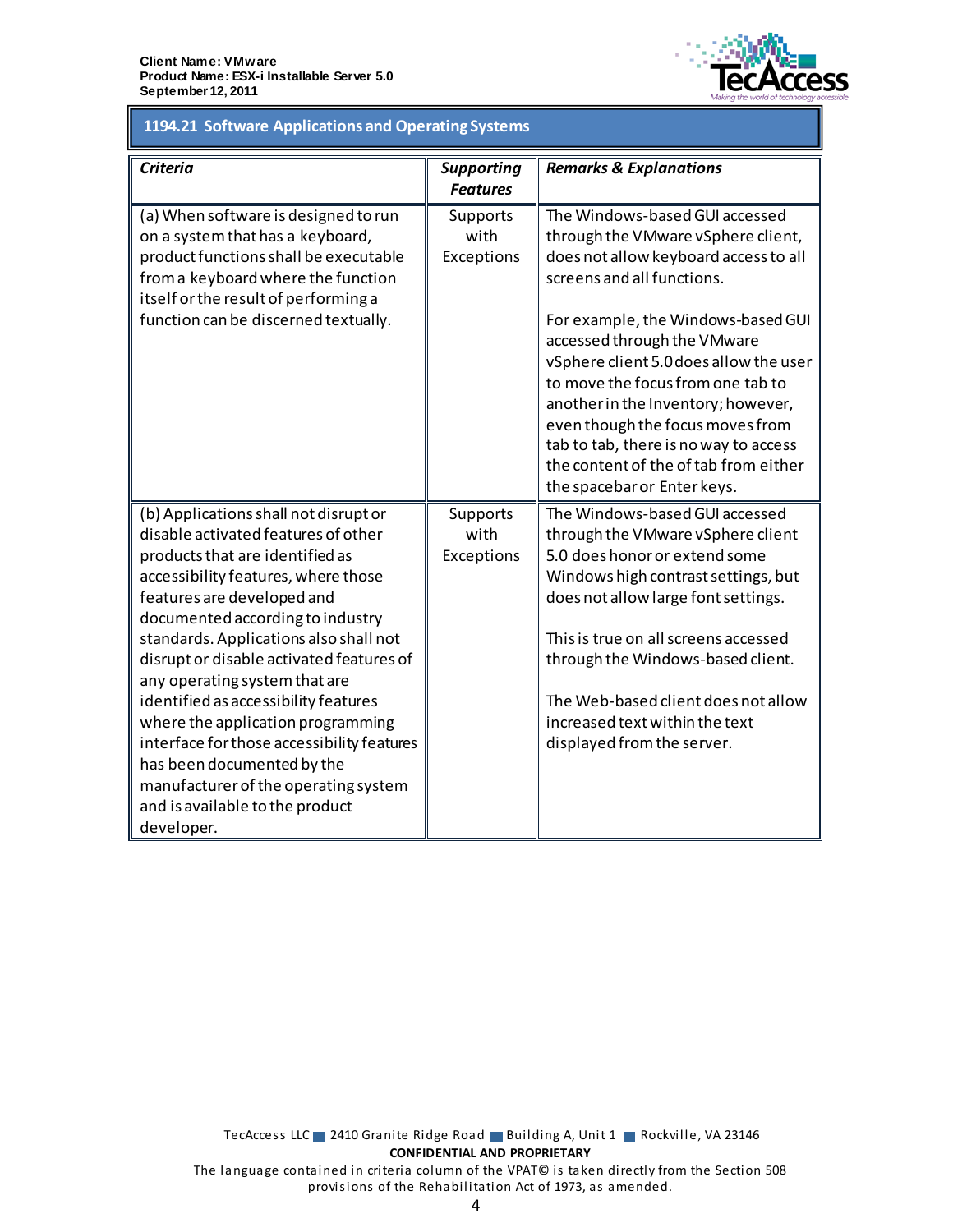

## **1194.21 Software Applications and Operating Systems, continued 1194.21 Software Applications and Operating Systems, continued**

| <b>Criteria</b>                                                                                                                                                                                                                                                                                         | <b>Supporting</b><br><b>Features</b> | <b>Remarks &amp; Explanations</b>                                                                                                                                                                                                                                                                                                                                                                                                                  |
|---------------------------------------------------------------------------------------------------------------------------------------------------------------------------------------------------------------------------------------------------------------------------------------------------------|--------------------------------------|----------------------------------------------------------------------------------------------------------------------------------------------------------------------------------------------------------------------------------------------------------------------------------------------------------------------------------------------------------------------------------------------------------------------------------------------------|
| (c) A well-defined on-screen indication<br>of the current focus shall be provided<br>that moves among interactive interface<br>elements as the input focus changes.<br>The focus shall be programmatically<br>exposed so that Assistive Technology<br>can track focus and focus changes.                | Supports<br>with<br>Exceptions       | The Windows-based GUI accessed<br>through the VMware vSphere client<br>does not always provide accurate<br>indicators of focus on the current<br>screen.<br>An example of this is on the<br>Configuration screen accessed<br>through the individual Hosts screen.<br>Using a screen reader, the focus<br>moves to places on the screen where<br>there is no text, and reads the name<br>of a field which does not appear on<br>the current screen. |
| (d) Sufficient information about a user<br>interface element including the<br>identity, operation and state of the<br>element shall be available to Assistive<br>Technology. When an image represents<br>a program element, the information<br>conveyed by the image must also be<br>available in text. | Supports<br>with<br>Exceptions       | The Windows-based GUI accessed<br>through the VMware vSphere client<br>does not always present accurate<br>information to the user of assistive<br>technology.<br>See 1194.21(c) and 1194.21(f).                                                                                                                                                                                                                                                   |
| (e) When bitmap images are used to<br>identify controls, status indicators, or<br>other programmatic elements, the<br>meaning assigned to those images shall<br>be consistent throughout an<br>application's performance.                                                                               | Supports                             | Bitmap images are used in a<br>consistent manner.                                                                                                                                                                                                                                                                                                                                                                                                  |
| (f) Textual information shall be<br>provided through operating system<br>functions for displaying text. The<br>minimum information that shall be<br>made available is text content, text<br>input caret location, and text<br>attributes.                                                               | Supports<br>with<br>Exceptions       | Not all text is displayed through<br>operating system function for<br>displaying text.<br>For example, when accessed through<br>the vSphere client, the text of the<br>General tab (in the Summary tab) is<br>not readable by assistive technology.                                                                                                                                                                                                |
| (g) Applications shall not override user<br>selected contrast and color selections<br>and other individual display attributes.                                                                                                                                                                          | Supports<br>with<br>Exceptions       | The Windows-based GUI accessed<br>through the VMware vSphere client<br>5.0 does honor or extend some<br>Windows high contrast settings, but<br>does not allow large font settings.<br>See 1194.21(a).                                                                                                                                                                                                                                              |

TecAccess LLC 2410 Granite Ridge Road Building A, Unit 1 Rockville, VA 23146 **CONFIDENTIAL AND PROPRIETARY**

The language contained in criteria column of the VPAT© is taken directly from the Section 508 provisions of the Rehabilitation Act of 1973, as amended.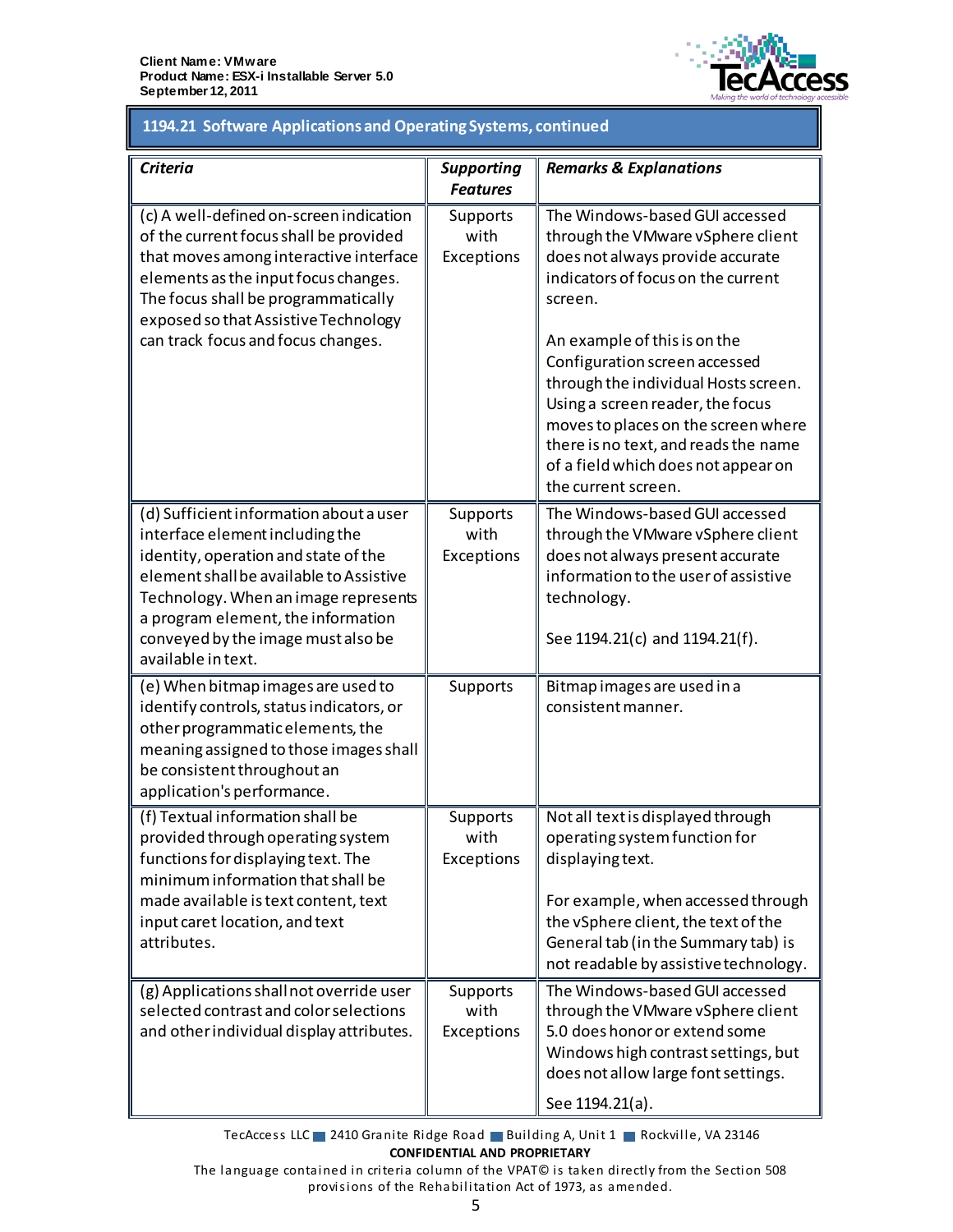

#### 1194.21 Software Applications and Operating Systems, continued **1194.21 Software Applications and Operating Systems, continued**

| <b>Criteria</b>                                                                                                                                                                                                                                                  | <b>Supporting</b><br><b>Features</b> | <b>Remarks &amp; Explanations</b>                                                                                                                                                                                                                                                                                                                               |
|------------------------------------------------------------------------------------------------------------------------------------------------------------------------------------------------------------------------------------------------------------------|--------------------------------------|-----------------------------------------------------------------------------------------------------------------------------------------------------------------------------------------------------------------------------------------------------------------------------------------------------------------------------------------------------------------|
| (h) When animation is displayed, the<br>information shall be displayable in at<br>least one non-animated presentation<br>mode at the option of the user.                                                                                                         | <b>Not</b><br>Applicable             | There is no animation in the<br>application.                                                                                                                                                                                                                                                                                                                    |
| (i) Color coding shall not be used as the<br>only means of conveying information,<br>indicating an action, prompting a<br>response, or distinguishing a visual<br>element.                                                                                       | Supports                             | This application does not use color<br>coding as the only means to convey<br>information, indicating an action,<br>prompting responses or<br>distinguishing visual elements.                                                                                                                                                                                    |
| (j) When a product permits a user to<br>adjust color and contrast settings, a<br>variety of color selections capable of<br>producing a range of contrast levels<br>shall be provided.                                                                            | <b>Not</b><br>Applicable             | The VMware vSphere client does not<br>permit a user to adjust color or<br>contrast selections through the<br>application itself. The application<br>inherits some settings from Microsoft<br>Windows which provides a range of<br>contrast levels for applications that<br>allow a user to adjust color and<br>contrast settings, see 1194.21(a) and<br>$(g)$ . |
| (k) Software shall not use flashing or<br>blinking text, objects, or other<br>elements having a flash or blink<br>frequency greater than 2 Hz and lower<br>than 55 Hz.                                                                                           | Supports                             | No flashing or blinking text is used in<br>this application.                                                                                                                                                                                                                                                                                                    |
| (I) When electronic forms are used, the<br>form shall allow people using Assistive<br>Technology to access the information,<br>field elements, and functionality<br>required for completion and<br>submission of the form, including all<br>directions and cues. | Supports                             | When using the Windows-based GUI<br>accessed through the VMware<br>vSphere client, all form fields are<br>accessible to assistive technology.                                                                                                                                                                                                                   |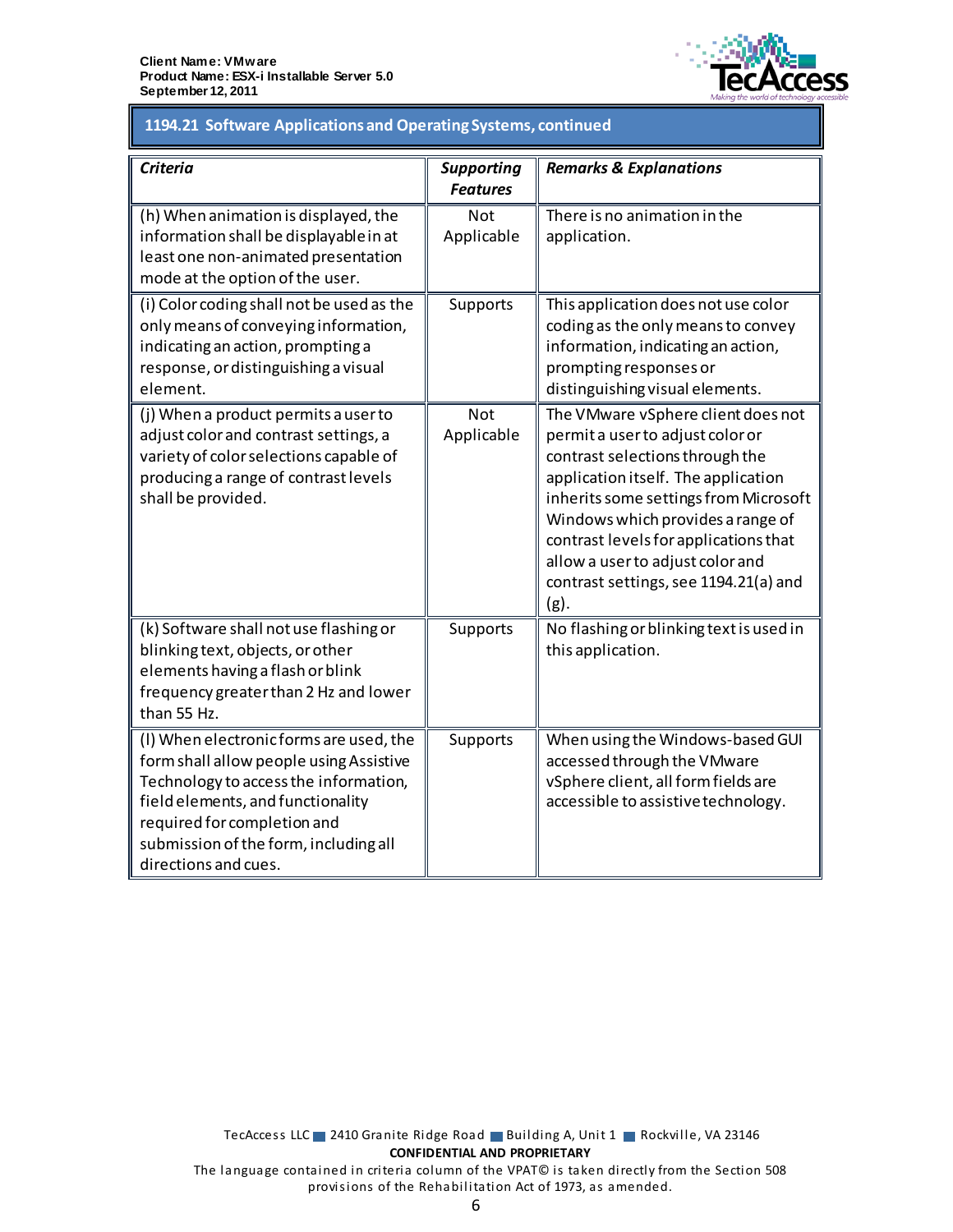

#### **1194.22 Web-based Intranet and Internet Information and Applications**

| <b>Criteria</b>                                                                                                                                                          | <b>Supporting</b><br><b>Features</b> | <b>Remarks &amp; Explanations</b>                                                |
|--------------------------------------------------------------------------------------------------------------------------------------------------------------------------|--------------------------------------|----------------------------------------------------------------------------------|
| (a) A text equivalent for every non-text<br>element shall be provided (e.g., via<br>"alt", "longdesc", or in element<br>content).                                        | <b>Not</b><br>Applicable             | No images are used in the Managed<br>Object Browser.                             |
| (b) Equivalent alternatives for any<br>multimedia presentation shall be<br>synchronized with the presentation.                                                           | <b>Not</b><br>Applicable             | There is no multimedia.                                                          |
| (c) Web pages shall be designed so that<br>all information conveyed with color is<br>also available without color, for<br>example from context or markup.                | Supports                             | Color is not used as a sole means of<br>conveying information.                   |
| (d) Documents shall be organized so<br>they are readable without requiring an<br>associated style sheet.                                                                 | Supports                             | When style sheets are disabled, the<br>page is usable.                           |
| (e) Redundant text links shall be<br>provided for each active region of a<br>server-side image map.                                                                      | Not<br>Applicable                    | Server-side image maps are not used.                                             |
| (f) Client-side image maps shall be<br>provided instead of server-side image<br>maps except where the regions cannot<br>be defined with an available geometric<br>shape. | <b>Not</b><br>Applicable             | Client-side image maps are not used.                                             |
| (g) Row and column headers shall be<br>identified for data tables.                                                                                                       | Supports                             | Column headers for data tables have<br>TH tags in the Managed Object<br>Browser. |
| (h) Markup shall be used to associate<br>data cells and header cells for data<br>tables that have two or more logical<br>levels of row or column headers.                | <b>Not</b><br>Applicable             | Data tables do not have multilevel<br>columns or rows.                           |
| (i) Frames shall be titled with text that<br>facilitates frame identification and<br>navigation.                                                                         | <b>Not</b><br>Applicable             | Frames are not used.                                                             |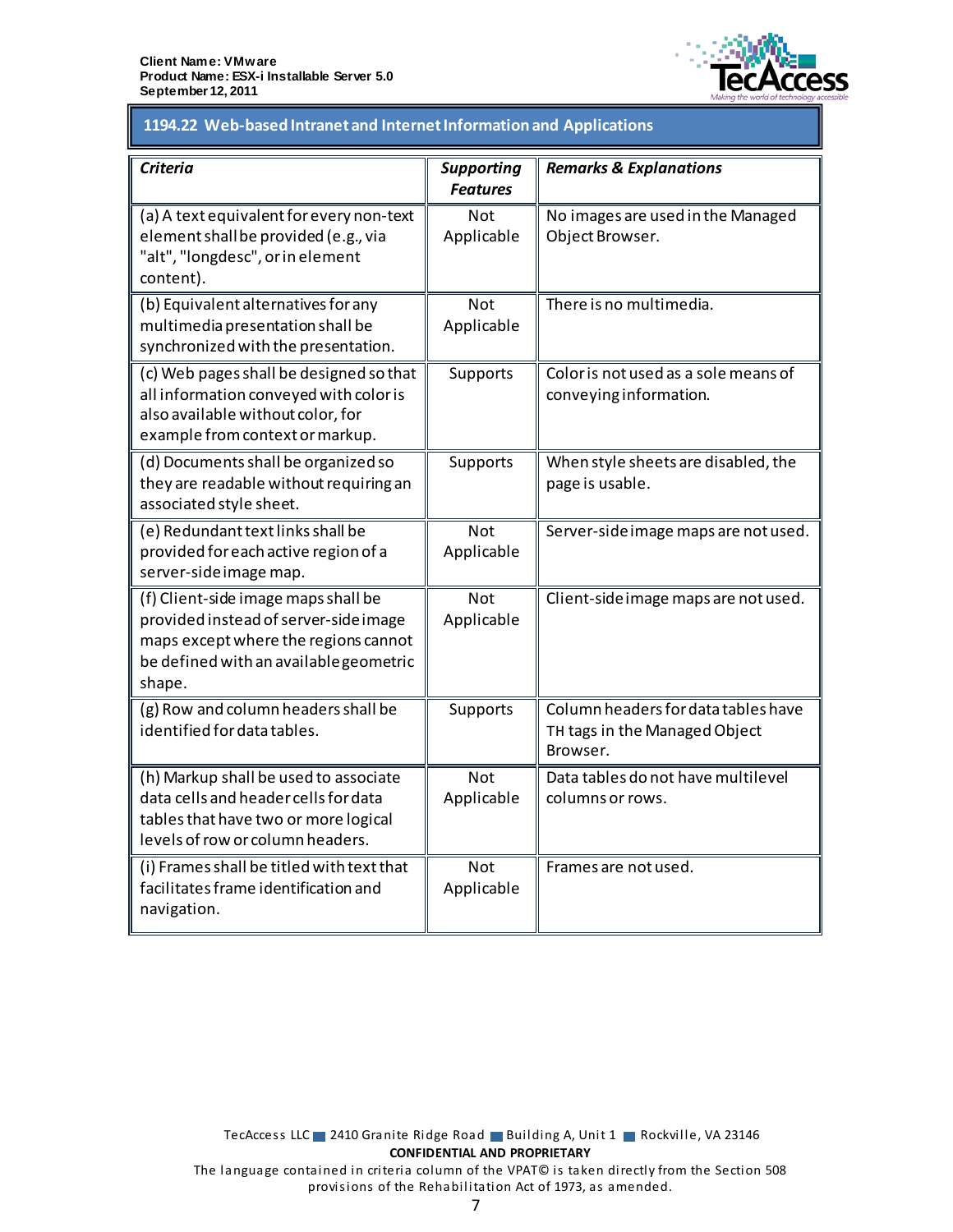

## **1194.22 Web-based Intranet and Internet Information and Applications, continued 1194.22 Web-based Intranet and Internet Information and Applications, continued**

| <b>Criteria</b>                                                                                                                                                                                                                                                                                                        | <b>Supporting</b><br><b>Features</b> | <b>Remarks &amp; Explanations</b>                                                                                                                                                      |
|------------------------------------------------------------------------------------------------------------------------------------------------------------------------------------------------------------------------------------------------------------------------------------------------------------------------|--------------------------------------|----------------------------------------------------------------------------------------------------------------------------------------------------------------------------------------|
| (j) Pages shall be designed to avoid<br>causing the screen to flicker with a<br>frequency greater than 2 Hz and lower<br>than 55 Hz.                                                                                                                                                                                   | Supports                             | Pages do not flash or blink.                                                                                                                                                           |
| (k) A text-only page, with equivalent<br>information or functionality, shall be<br>provided to make a web site comply<br>with the provisions of this part, when<br>compliance cannot be accomplished in<br>any other way. The content of the text-<br>only page shall be updated whenever<br>the primary page changes. | <b>Not</b><br>Applicable             | A text-only page is not needed to the<br>application.                                                                                                                                  |
| (I) When pages utilize scripting<br>languages to display content, or to<br>create interface elements, the<br>information provided by the script shall<br>be identified with functional text that<br>can be read by (AT).                                                                                               | Supports<br>with<br>Exceptions       | The "home" link is not a link, but is<br>instead a JavaScript onClick. Persons<br>not using a mouse will have to reopen<br>the interface each time they wish to<br>execute a function. |
| (m) When a web page requires that an<br>applet, plug-in or other application be<br>present on the client system to<br>interpret page content, the page must<br>provide a link to a plug-in or applet that<br>complies with §1194.21(a) through (I).                                                                    | Not<br>Applicable                    | Plug-ins are not used.                                                                                                                                                                 |
| (n) When electronic forms are designed<br>to be completed on-line, the form shall<br>allow people using (AT) to access the<br>information, field elements, and<br>functionality required for completion<br>and submission of the form, including<br>all directions and cues.                                           | Not<br>Applicable                    | No form fields are used.                                                                                                                                                               |
| (o) A method shall be provided that<br>permits users to skip repetitive<br>navigation links.                                                                                                                                                                                                                           | <b>Not</b><br>Applicable             | There are no repetitive navigation<br>links, but they are not required as<br>there is no repetitive navigation.                                                                        |
| (p) When a timed response is required,<br>the user shall be alerted and given<br>sufficient time to indicate more time is<br>required.                                                                                                                                                                                 | <b>Not</b><br>Applicable             | There are no timed responses<br>required.                                                                                                                                              |

provisions of the Rehabilitation Act of 1973, as amended.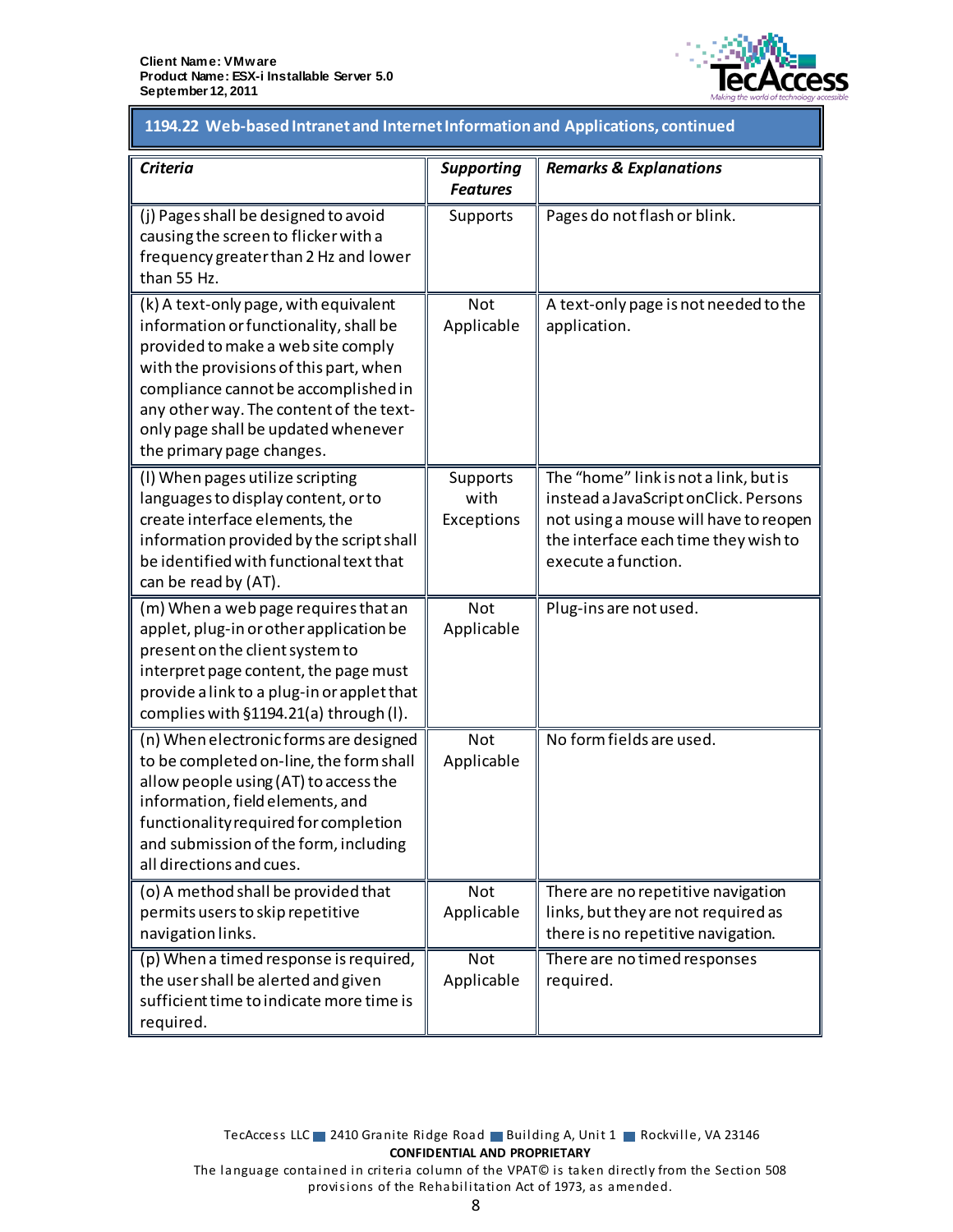

# **1194.31 Functional Performance Criteria 1194.31 Functional Performance Criteria**

| <b>Criteria</b>                                                                                                                                                                                                                                                                                                                  | <b>Supporting</b><br><b>Features</b> | <b>Remarks &amp; Explanations</b>                                                                                                                                                                                                                                          |
|----------------------------------------------------------------------------------------------------------------------------------------------------------------------------------------------------------------------------------------------------------------------------------------------------------------------------------|--------------------------------------|----------------------------------------------------------------------------------------------------------------------------------------------------------------------------------------------------------------------------------------------------------------------------|
| (a) At least one mode of operation and<br>information retrieval that does not require<br>user vision shall be provided, or support for<br>assistive technology used by people who<br>are blind or visually impaired shall be<br>provided.                                                                                        | Supports<br>with<br>Exceptions       | The Windows-based GUI accessed<br>through the VMware vSphere client<br>does not provide total support for<br>assistive technology.<br>The Web-based GUI accessed<br>through the VMware VI Web Access<br>Client does not provide total<br>support for assistive technology. |
| (b) At least one mode of operation and<br>information retrieval that does not require<br>visual acuity greater than 20/70 shall be<br>provided in audio and enlarged print output<br>working together or independently, or<br>support for assistive technology used by<br>people who are visually impaired shall be<br>provided. | Supports                             | The Windows-based GUI accessed<br>through the VMware vSphere client<br>allows use of screen magnification<br>software.<br>The Web-based GUI accessed<br>through the VMware VI Web Access<br>Client allows use of screen<br>magnification software.                         |
| (c) At least one mode of operation and<br>information retrieval that does not require<br>user hearing shall be provided, or support<br>for assistive technology used by people who<br>are deaf or hard of hearing shall be<br>provided.                                                                                          | Supports                             | Hearing is not required.                                                                                                                                                                                                                                                   |
| (d) Where audio information is important<br>for the use of a product, at least one mode<br>of operation and information retrieval shall<br>be provided in an enhanced auditory<br>fashion, or support for assistive hearing<br>devices shall be provided.                                                                        | <b>Not</b><br>Applicable             | Audio is not present.                                                                                                                                                                                                                                                      |
| (e) At least one mode of operation and<br>information retrieval that does not require<br>user speech shall be provided, or support<br>for assistive technology used by people with<br>disabilities shall be provided.                                                                                                            | Supports                             | User speech is not required.                                                                                                                                                                                                                                               |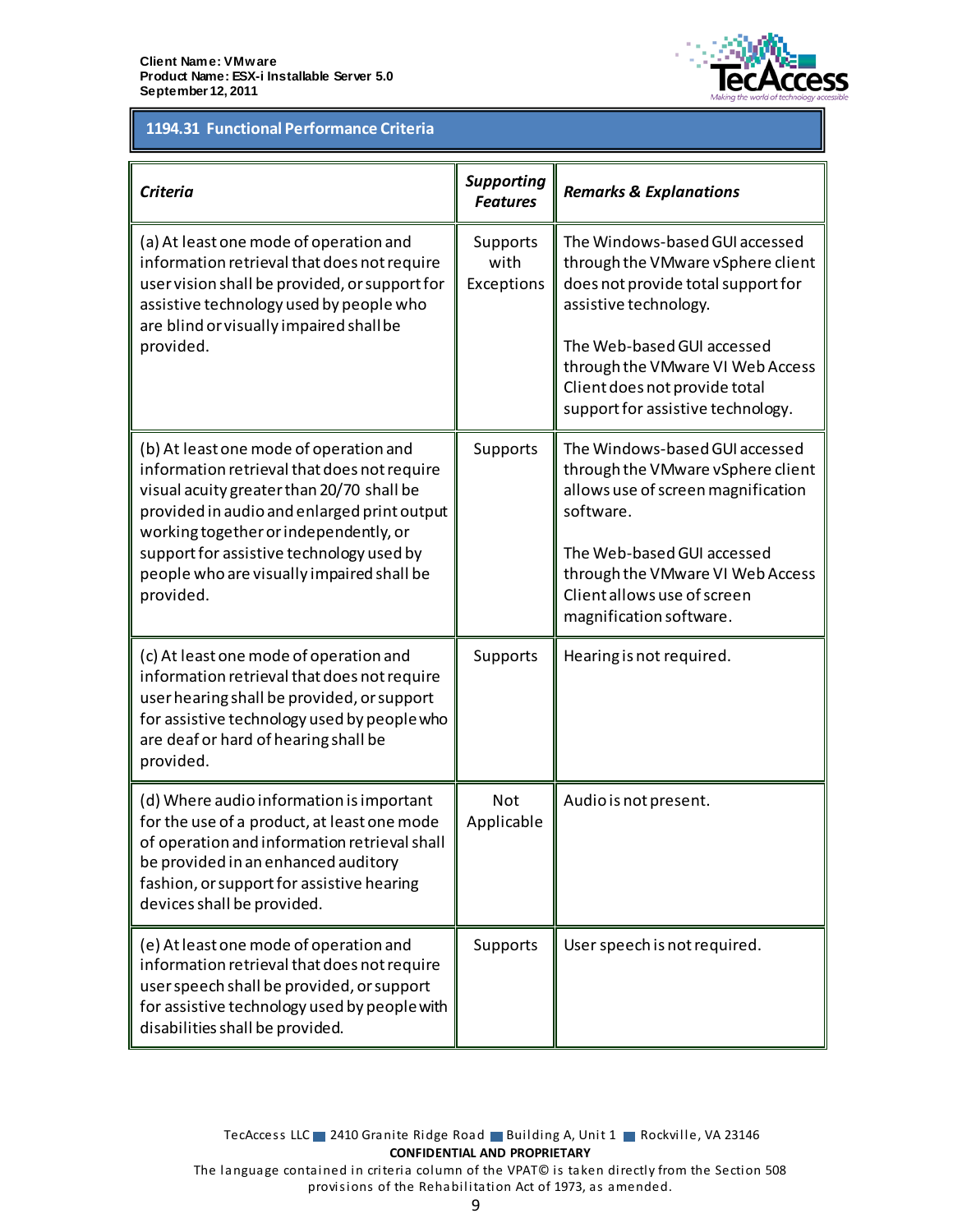

# 1194.31 Functional Performance Criteria, continued **1194.31 Functional Performance Criteria, continued**

| Criteria                                                                                                                                                                                                          | <b>Supporting</b><br><b>Features</b> | <b>Remarks &amp; Explanations</b>                             |
|-------------------------------------------------------------------------------------------------------------------------------------------------------------------------------------------------------------------|--------------------------------------|---------------------------------------------------------------|
| (f) At least one mode of operation and<br>information retrieval that does not require<br>fine motor control or simultaneous actions<br>and that is operable with limited reach and<br>strength shall be provided. | Supports                             | Fine motor control is not required<br>to use the application. |